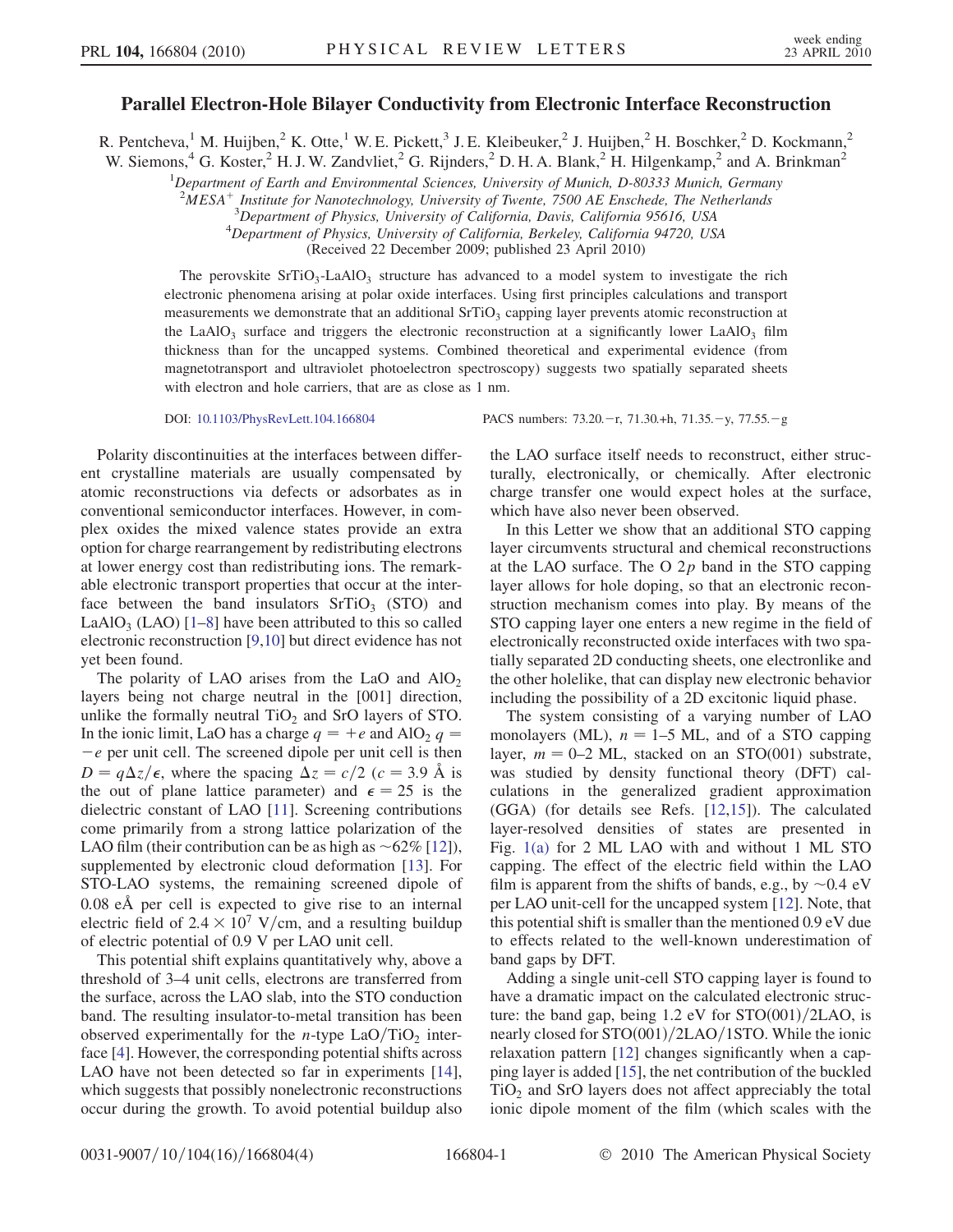<span id="page-1-2"></span>

<span id="page-1-0"></span>FIG. 1 (color online). (a) Layer-resolved density of states (DOS) of  $STO(001)/2LAO$  (dotted line), and  $STO(001)/$  $2LAO/1STO$  (black line, colored area) aligned at the bottom of the Ti 3d band at the interface. (b) Influence of  $m = 0-2$  STO capping layers on the band structure of  $STO(001)/2LAO/mSTO$ The band gap closes due to overlap between surface  $O(2p)$  states (black circles) and interface Ti 3d states (blue circles). (c) The electron density for the  $m = 2$  system, integrated between  $-0.6$ and 0.0 eV, shows electrons in the Ti  $3d_{xy}$  orbitals at the interface (top) and holes in the O  $2p_\pi$  bands at the surface (bottom).

number of LAO layers). Hence, the gap reduction has mainly an electronic origin.

The evolution of the band structure of  $STO(001)/$  $2LAO/mSTO$  with increasing number of capping layers is depicted in Fig. [1\(b\)](#page-1-0). The valence band maximum is defined by the O 2p states at the  $M(\pi, \pi)$  point in the surface layer, while Ti  $3d$  states at  $\Gamma$  at the *n*-type interface mark the bottom of the conduction band. In the capped systems a dispersive O 2p surface band extends 0.8 eV above the subsurface  $O 2p$  band and effectively reduces the band gap driving the insulator-to-metal transition at an LAO thickness of only 2 ML compared to 4 ML in the uncapped case. This surface state is analogous to the one on the clean STO (001) surface [[16](#page-3-10),[17](#page-3-11)]. Further STO layers (e.g.,  $STO(001)/2LAO/2STO$  [\[15\]](#page-3-9)) increase the band overlap at the Fermi level, but have an overall weaker influence due to the lack of internal field in STO. The reduction of the band gap, and finally its closing, is thus due to three electronic effects: (i) the steady upward shift of the O  $2p$  states as they approach the surface [\[12\]](#page-3-5) due to the internal polarity of LAO, (ii) the band discontinuity at the interface between LAO and the capping STO layer, and (iii) the dispersive  $O 2p$  surface band in the capped systems that extends  $0.8$  eV above the subsurface O  $2p$  band.

Experimentally, we confirm the crucial influence of a single monolayer of nonpolar material on the electronic interface reconstruction.  $STO(001)/nLAO/mSTO$ samples were made by pulsed laser deposition of  $n$  ML of LAO and  $m$  ML of STO on TiO<sub>2</sub>-terminated STO(001) substrates (for fabrication details, see Refs. [\[3](#page-3-12),[6](#page-3-13)]). While uncapped  $STO(001)/2LAO$  samples are found to be insulating (sheet resistance above 1 G $\Omega/\square$ ), samples with an additional single ML of STO are conducting [see Fig. [2\(a\)](#page-1-1)]. The conductivity is further enhanced in  $STO(001)/2LAO/2STO$  samples, but the influence of increasing the STO capping layer thickness weakens, as expected from the DFT results: the  $STO(001)/$  $2LAO/10STO$  sample has almost the same conductivity as the  $STO(001)/2LAO/2STO$  sample. Samples with a single ML of LAO were found to be insulating except for the sample with a thick STO capping ( $m \ge 10$ ).

It is known that the sheet resistance in STO/LAO samples depends critically on the oxygen pressure during growth [\[6](#page-3-13),[18](#page-3-14)–[21\]](#page-3-15) and can vary over many orders of magnitude [\[6](#page-3-13)]. Figure [2\(b\)](#page-1-1) shows the sheet resistance for two different sets of STO/LAO/STO heterostructures with varying LAO interlayer thickness, grown at a relatively high oxygen pressure  $(2 \times 10^{-3} \text{ mbar})$  and at lower oxygen pressure  $(3 \times 10^{-5} \text{ mbar})$ . For the coupled-interface samples, the influence of the oxygen pressure is now found to be much weaker. Apparently, the STO capping protects the underlying LAO surface against reconstruction via defects or adsorbates.

In order to obtain spectroscopic evidence for the electronic reconstruction, ultraviolet photoelectron spectroscopy (UPS) was performed in situ immediately after the growth of a  $STO(001)/2LAO/1STO$  sample. Figure [3\(a\)](#page-2-0)



<span id="page-1-1"></span>FIG. 2 (color online). (a) Sheet resistance as a function of temperature for  $STO(001)/2LAO/1STO$  (red circles),  $STO(001)/$  $2LAO/2STO$  (blue triangles), and  $STO(001)/2LAO/10STO$ (black squares). All samples are grown at  $2 \times 10^{-3}$  mbar of oxygen. Inset:  $dR/dT$  as function of temperature with different linear fits below and above 100 K. (b) Sheet resistance at room temperature of  $STO(001)/nLAO/10STO$  samples for varying n LAO thickness and a fixed number of 10 unit cells of STO capping. Red squares/blue circles correspond to oxygen pressure of  $2 \times 10^{-3}$  mbar/3  $\times 10^{-5}$  mbar during growth.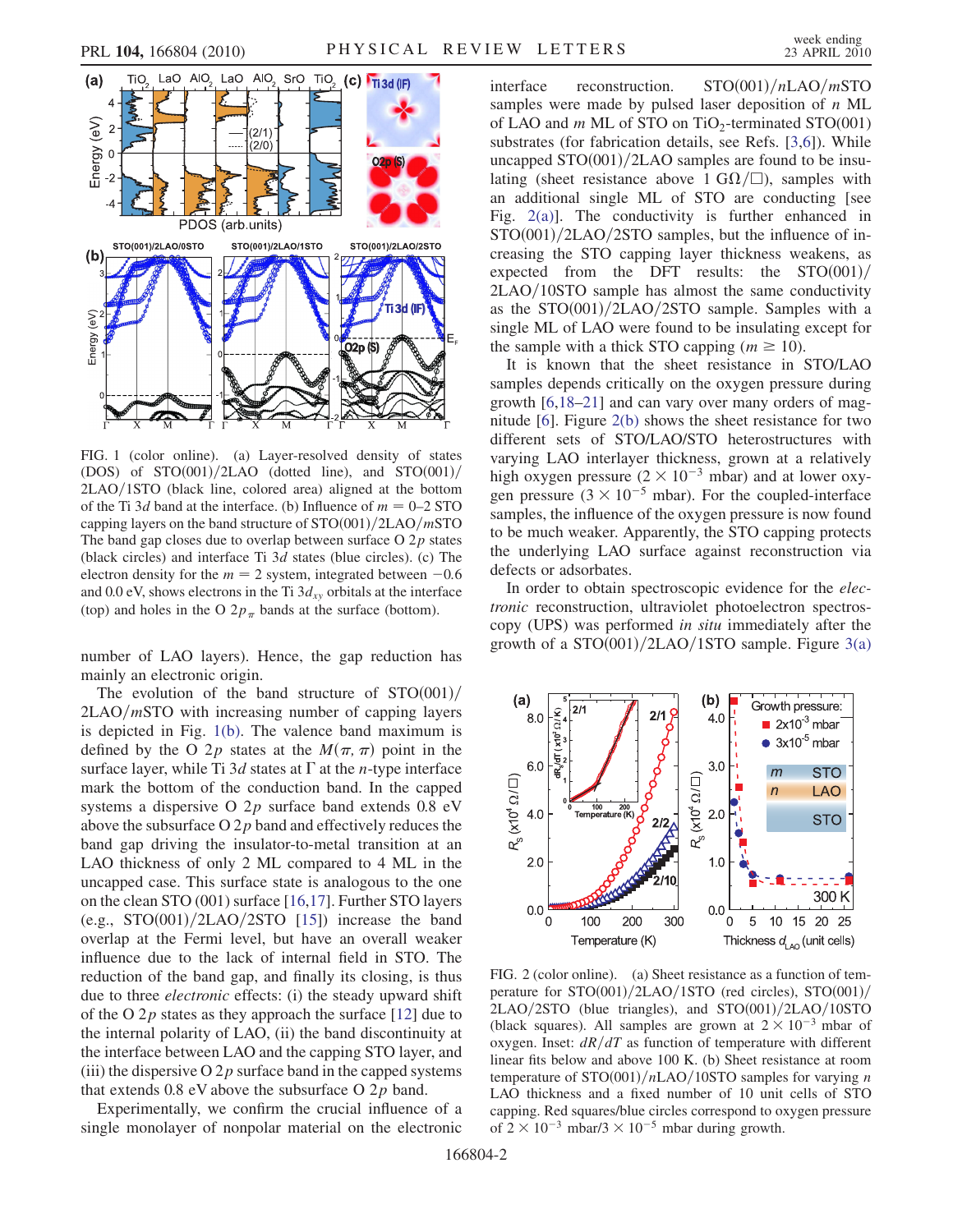

<span id="page-2-0"></span>FIG. 3 (color online). (a) UPS spectra of a  $STO(001)/2LAO/$ 1STO sample taken at 80 K in situ after growth under various detector angles (the inset shows how the angle towards the detector is defined). A gradual filling of the valence band towards the Fermi energy is found in the surface-sensitive lower angle spectra. (b) STS conductance  $\frac{dI}{dV}$  $\frac{dV}{I}$  $\frac{dV}{V}$  at 300 K for different tip-sample distances (current set-point, respectively, 1.5, 2.0, and 4.0 nA at a bias voltage of  $-1.5$  V). Right inset:  $I/V$  curve; left inset shows an STM image recorded at  $-1.0$  V and 300 K.

shows a gradual increase in intensity for the more surface sensitive measurements at lower detector angles. These states originate from the valence band of LAO as well as the valence band of the STO surface ML. Note, that the valence band states penetrate all the way to  $E_F$ , unlike studies on doped STO [[22](#page-3-16)], where only trapped states close to the conduction band are usually observed.

To probe states around the Fermi level, scanning tunneling spectroscopy (STS) was performed in ultra high vacuum using a variable temperature cryostat. Figure [3\(b\)](#page-2-0) shows the local DOS,  $\frac{dI}{dV}$  $\frac{V}{V}$ , of a  $STO(001)/2LAO/1STO$  sample. At room temperature, the Fermi energy lies between the valence band of the STO surface and the conduction band of the substrate-LAO interface. The bandgap is (almost) closed, as predicted in Fig. [1](#page-1-2) by DFT (see also [\[15\]](#page-3-9)). The observed density of states just below  $E_F$ , as measured by both UPS and STS, is consistent with the electronic reconstruction scenario and suggests the presence of holes in transport.

To explore the nature of charge carriers in capped systems, magnetoresistance and Hall data were analyzed. Because the intrinsic coupling between the layers would not allow us to probe the transport properties of the layers individually, unless structures are realized on a submicron length scale, our measurements contain information on the layers in parallel. Figure [4](#page-2-1) displays a positive nonquadratic magnetoresistance and a Hall resistance whose slope increases for higher fields for all conducting STO/LAO/STO samples. Quantum oscillations can still be excluded because of the low mobility. A negative magnetoresistance contribution, observed for single-interface samples deposited at high oxygen pressure [\[6](#page-3-13)], only appears below 10 K. It is natural to interpret the observations in terms of multiband conductivity. Indeed, in the temperature range up to 100 K, the magnetoresistance as well as the Hall resistance can be fitted with a two-band model [\[15](#page-3-9)] [solid lines in

<span id="page-2-1"></span>

<span id="page-2-2"></span>FIG. 4 (color online). (a) Sheet resistance and (b) Hall coefficient  $(R_H/H)$  as a function of magnetic field at different temperatures for a STO $(001)/2$ LAO $/1$ STO sample. (c) Sheet carrier densities and (d) mobilities as obtained from a two-band fit to the magnetoresistance and Hall data at each temperature.

Figs. [4\(a\)](#page-2-2) and [4\(b\)\]](#page-2-2). Two carrier concentrations and two mobilities could be obtained for the  $STO(001)/2LAO/$ 1STO sample from fitting as a function of temperature [Figs.  $4(c)$  and  $4(d)$ ].

The positive carrier sign of one of the bands at low temperatures indicates hole-type conductivity, while the other band is of electron-type. We note that no fit to the data could be obtained for equal signs of the two carrier densities. Neither oxygen vacancy doping, nor doping by cation substitution, have ever been shown to give rise to hole conductivity in the STO/LAO system. The calculated electron density distribution in Fig. [1\(c\)](#page-1-0) displays electrons of Ti  $3d_{xy}$  orbital character in the interface TiO<sub>2</sub> layer, while holes of O  $2p_{\pi}$  type are present in the surface TiO<sub>2</sub> layer. Consequently, we attribute the hole band to the surface layer, while the electron band, with a lower carrier density but a much larger mobility, is naturally attributed to the Ti  $3d_{xy}$  states at the interface to the substrate, consistent with the observations in Ref. [[23](#page-3-17)].

Note, that the hole density is about an order of magnitude larger than the electron density. However, the Hall effect is dominated by the electron band because of its large mobility  $(10^3 \text{ cm}^2 \text{ V}^{-1} \text{ s}^{-1})$ . The unequal number of electrons and holes illustrates that not all charge carriers are visible in transport measurements. While the effective electron and hole masses cannot be directly inferred from our data, the band structure calculations (neglecting strong correlation effects and defects) render  $0.4m<sub>e</sub>$  for the electrons (both in the capped and uncapped system) and a significantly higher effective mass of  $1.2m_e$  for the holes.